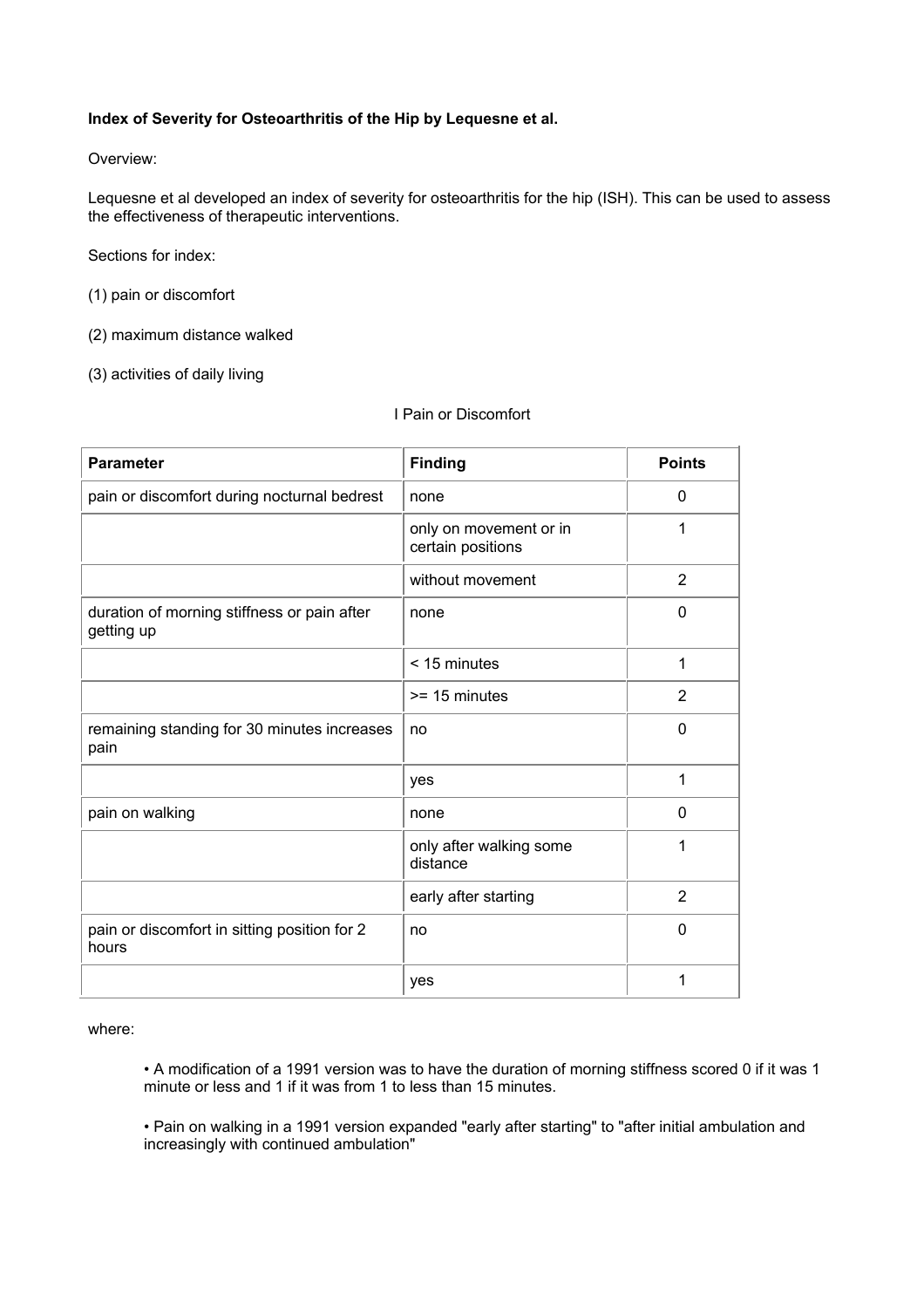# II. Maximum Distance Walked

| <b>Parameter</b>        | <b>Finding</b>                                 | <b>Points</b> |
|-------------------------|------------------------------------------------|---------------|
| maximum distance walked | unlimited                                      | 0             |
|                         | > 1 kilometer but limited                      |               |
|                         | about 1 kilometer (about 15 minutes)           | 2             |
|                         | about 500 - 900 meters (about 8-15<br>minutes) | 3             |
|                         | from $300 - 500$ meters                        | 4             |
|                         | from $100 - 300$ meters                        | 5             |
|                         | $< 100$ meters                                 | 6             |
| walking aids required   | none                                           | 0             |
|                         | 1 walking stick or crutch                      |               |
|                         | 2 walking sticks or crutches                   | 2             |

# III. Activities of Daily Living

| <b>Parameter</b>                                       | <b>Finding</b>           | <b>Points</b> |
|--------------------------------------------------------|--------------------------|---------------|
| Can you put on socks by bending forward?               | easily                   | 0             |
|                                                        | with mild difficulty     | 0.5           |
|                                                        | with moderate difficulty | 1.0           |
|                                                        | with marked difficulty   | 1.5           |
|                                                        | impossible               | 2.0           |
| Can you pick up an object from the floor?              | easily                   | 0             |
|                                                        | with mild difficulty     | 0.5           |
|                                                        | with moderate difficulty | 1.0           |
|                                                        | with marked difficulty   | 1.5           |
|                                                        | impossible               | 2.0           |
| Can you go up and down a standard flight of<br>stairs? | easily                   | 0             |
|                                                        | with mild difficulty     | 0.5           |
|                                                        | with moderate difficulty | 1.0           |
|                                                        | with marked difficulty   | 1.5           |
|                                                        | impossible               | 2.0           |
| Can you get into and out of a car?                     | easily                   | 0             |